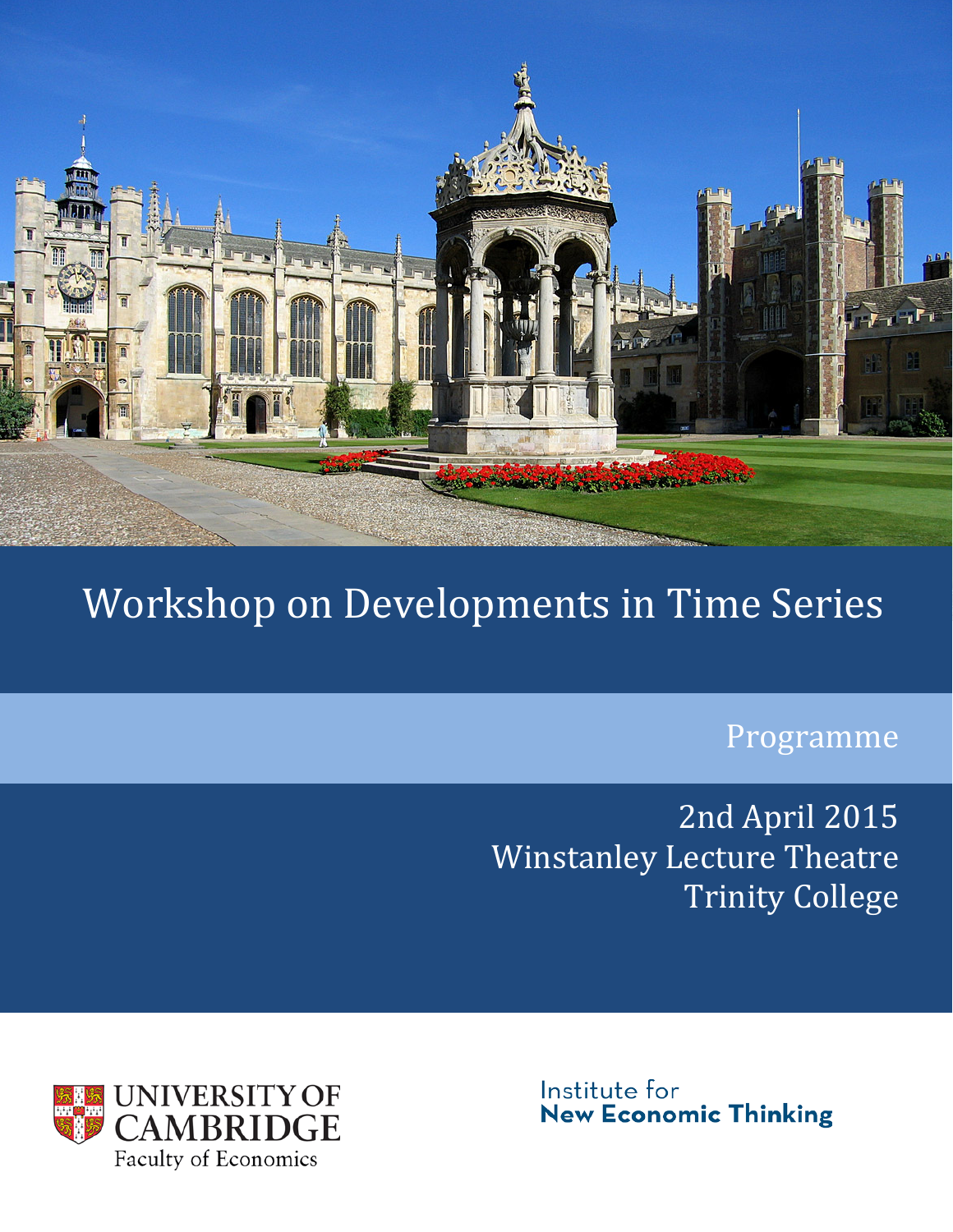## **Thursday, 2nd April 2015**

| 10.00-10.30 | Registration                                                                                                                                                          |
|-------------|-----------------------------------------------------------------------------------------------------------------------------------------------------------------------|
| 10.30-11.15 | <b>Joon Park (Indiana University)</b><br>"Understanding regressions with observations collected at high frequency over<br>long span"                                  |
| 11.15-12.00 | <b>Andrew Harvey (University of Cambridge)</b><br>"Volatility Modelling with a Generalized t-distribution."                                                           |
| 12.00-13.00 | Lunch                                                                                                                                                                 |
| 13.00-13.45 | <b>Yoosoon Chang (Indiana University)</b><br>"Time series analysis of cross-sectional distributions with common stochastic<br>trends"                                 |
| 13.45-14.30 | <b>Peter Robinson (London School of Economics)</b><br>"Semiparametric estimation with nonparametric regression and long memory"                                       |
| 14.30-15.00 | <b>Coffee Break</b>                                                                                                                                                   |
| 15.00-15.45 | Pentti Saikkonen (University of Helsinki)<br>"Gaussian mixture vector autoregression" (joint with Leena Kaliovirta and<br>Mika Meitz)                                 |
| 15.45-16.30 | <b>Liudas Giraitis (Queen Mary University London)</b><br>(Joint with V. Dalla and P.C.B. Phillips)Testing for stability of the mean of<br>heteroskedastic time series |
| 16.30-17.00 | Coffee Break                                                                                                                                                          |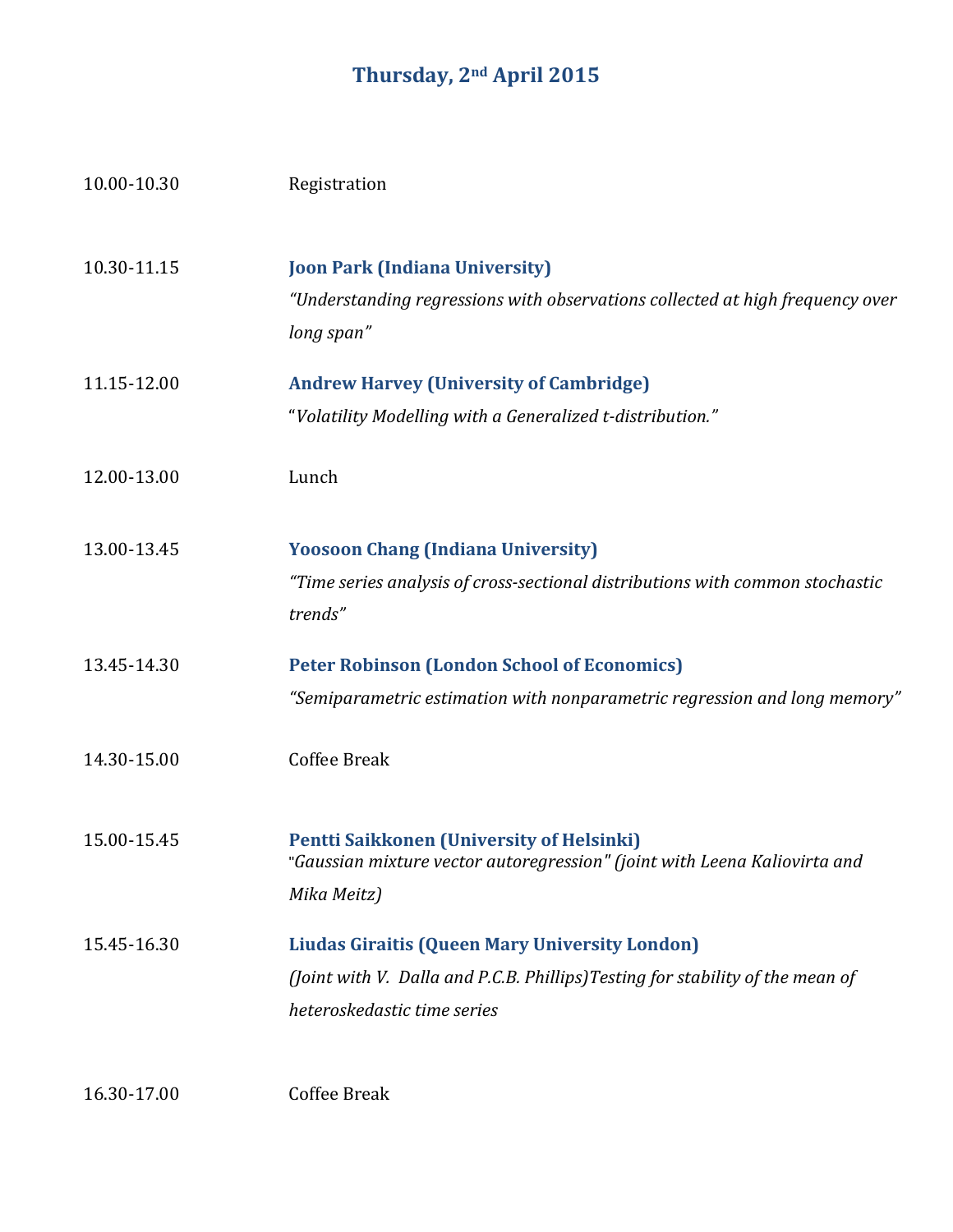| 17.00-17.45 | <b>Javier Hidalgo (London School of Economics)</b>                              |
|-------------|---------------------------------------------------------------------------------|
|             | "Specification testing in time series regression models with strong dependence" |
| 17:45-18.30 | <b>Oliver Linton (University of Cambridge)</b>                                  |
|             | "On Multivariate Variance Ratios and Market Inefficiency"                       |
| 19.00       | Dinner in the Private Supply Room (by invitation only)                          |